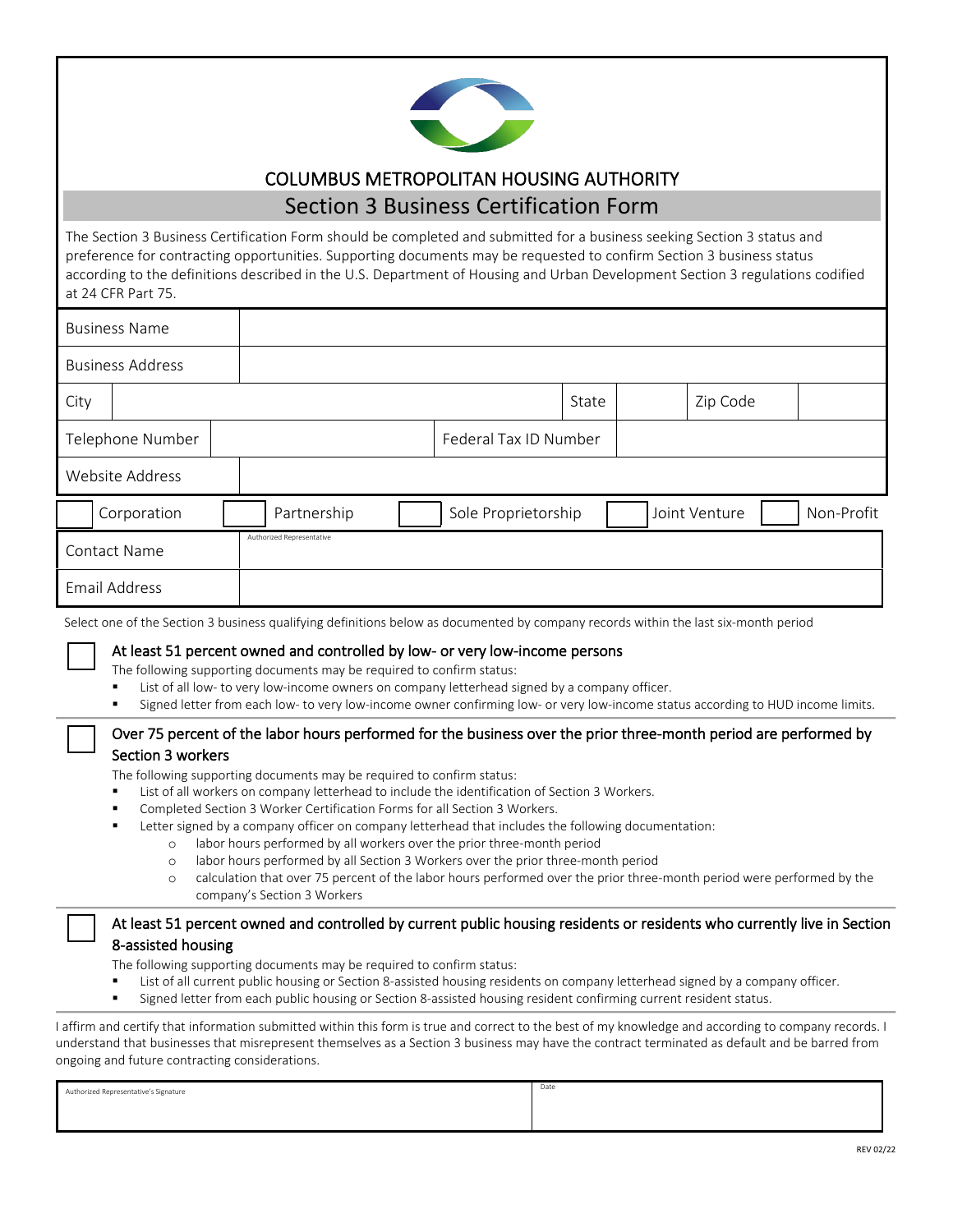

## COLUMBUS METROPOLITAN HOUSING AUTHORITY **Section 3 Worker Certification Form**

The Columbus Metropolitan Housing Authority is committed to compliance with the U.S. Department of Housing and Urban Development Section 3 requirements (24 CFR Part 75). The Section 3 Worker Certification Form is used to determine an individual's Section 3 status. Please review instructions that provide details on how to complete this form and properly identify a Section 3 Worker and Targeted Section 3 Worker. Name Address City | County | County | County | State | Zip Code Telephone Number | Email Contractor Name \_\_\_\_\_\_ Section 3 Business Worker's Hire Date ANNUAL INCOME Place an X next to the amount believed to be earned on an annual basis as verified by Federal Income Tax Returns, pay stubs, public assistance documents or other income-related documents. Less than \$10,000  $\parallel$  \$10,001 - \$20,000  $\parallel$  \$20,001 - \$30,000  $$30,001 - $40,000$   $$40,001 - $50,000$   $$50,001 - $60,000$ More than \$60,000 RESIDENT STATUS Place an X next to the line item that is true and complete the entry as needed. Current or former Youthbuild participant If former, what month and year were you last a participant? Current or former CMHA public housing resident If former, what month and year were you last a resident? Name of CHMA property Current or former CMHA Section 8 resident If former, what month and year were you last a resident? SECTION 3 STATUS Refer to the instructions and place an X next to the appropriate selection(s) representing Section 3 qualification status. Not Section 3 Section 3 Section 3 Worker Not Section 3 Worker Not Section 3 Worker This form was completed by the Resident/Worker Business/Contractor Representative I affirm and hereby certify, under penalty of law, that the information completed within this document is true and accurate to the best of my knowledge and belief. Name Signature

Date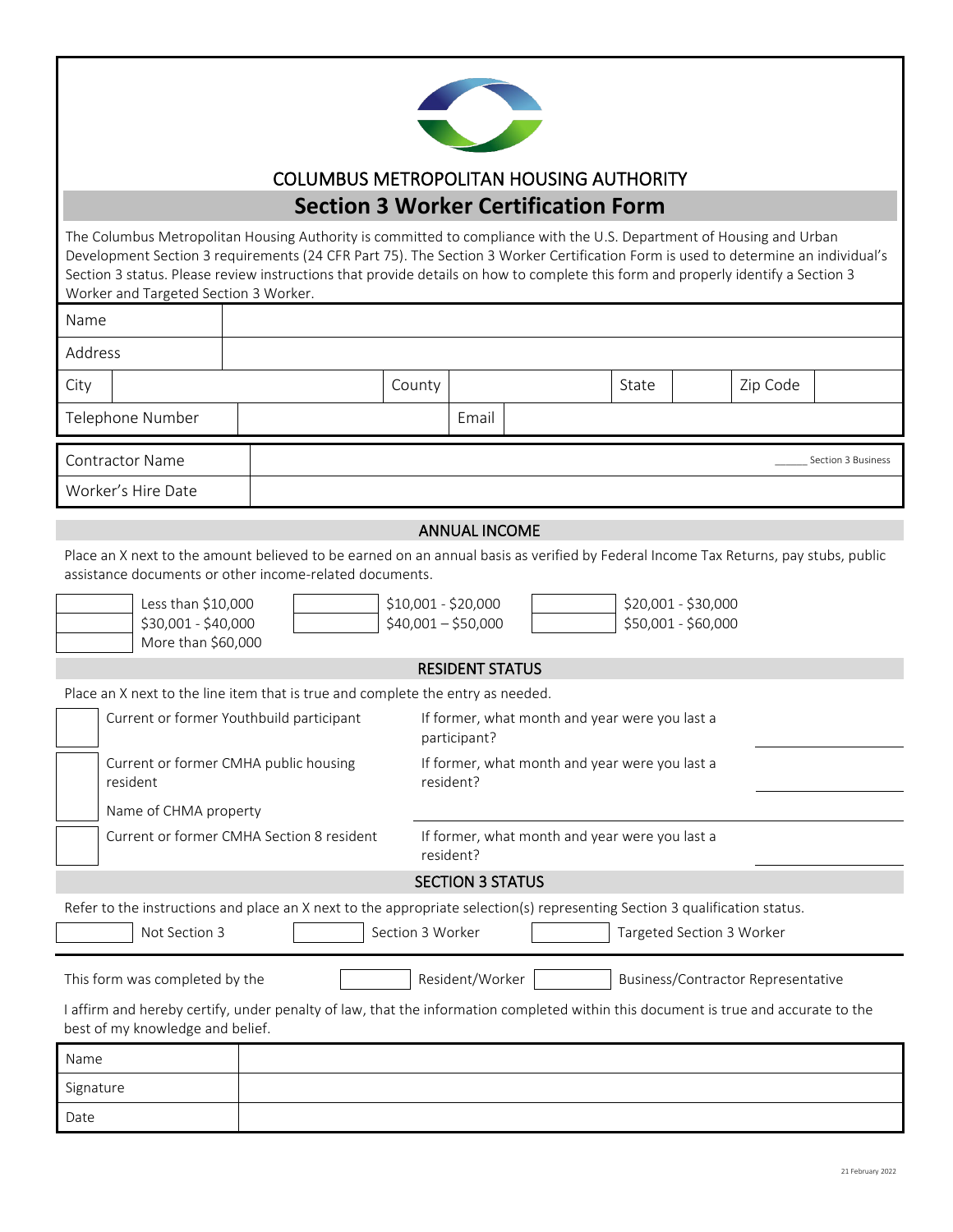## **Section 3 Worker Certification Form Instructions**

Who should complete this form?

- Residents seeking status as Section 3 and preference for employment and training opportunities on CMHA projects
- Workers (or contractors on behalf of workers) working on CMHA projects to determine Section 3 status
- Workers employed by a business seeking Section 3 business certification

*\*The Section 3 Worker Certification Form is not to be required as a condition of employment and may be completed by the contractor or a worker.*

### NAME

Enter the individual's first and last name. *For CMHA Projects: The contractor or the worker may complete this entry.* 

#### ADDRESS

Enter the individual's street address. *For CMHA Projects: The contractor or the worker may complete this entry.*

## CITY, COUNTY, STATE, ZIP CODE, TELEPHONE NUMBER, EMAIL

Enter the individual's city, county, state, zip code, telephone number, and email. *For CMHA Projects: The contractor or the worker may complete this entry.*

#### CONTRACTOR NAME

Enter the name of the contractor (the worker's employer). *The contractor should complete this entry.*

Is the contractor a Section 3 business? If yes, place a check next to Section 3 Business.

If the contractor is a Section 3 business (must be certified by CMHA), all workers employed by the contractor are Section 3 Workers AND Targeted Section 3 Workers.

#### HIRE DATE

Enter the date the worker was hired by the contractor. *The contractor should complete this entry.*

#### ANNUAL INCOME

Enter the annual income. *For CMHA Projects*: *The contractor or the worker may complete this entry. If completed by the contractor, the contractor certifies that the worker's income is based on the calculation of what the worker's wage rate would translate to if annualized on a full-time basis* [§ 75.31 (1)(iv)].

If the individual's selected income is currently or when hired within the past five years\*was below the income limits established by HUD (see Determining Section 3 Worker Status), the individual is a Section 3 Worker.

## YOUTHBUILD PARTICIPANT

The individual should complete this entry. *The contractor may complete this entry if YouthBuild participant status is known.*

If the individual is a current participant or when hired within the past five years\* was a participant, the individual is a Section 3 Worker AND a Targeted Section 3 Worker.

## CMHA PUBLIC HOUSING RESIDENT

The individual may complete this entry, or the contractor may request certification of resident status from CMHA. If the individual is a current CMHA public housing resident or when hired within the past five years\* was a CMHA public housing resident AND is a Section 3 Worker, the individual is also a Targeted Section 3 Worker.

## CMHA SECTION 8 RESIDENT

The individual may complete this entry, or the contractor may request certification of resident status from CMHA or the owner/property manager of the Section 8 property.

If the individual is a current CMHA Section 8 resident or when hired within the past five years\* was a CMHA Section 8 resident AND is a Section 3 Worker, the individual is also a Targeted Section 3 Worker.

## SECTION 3 STATUS

This entry may be completed by the CMHA staff, the contractor, or the individual.

## FORM COMPLETED BY, NAME, SIGNATURE, DATE

These are required entries.

*\*HUD Section 3 implementing regulations found at 24 CFR Part 75 became effective November 30, 2020; as such, the five-year look-back period begins on this date and not before.* 

*NOTE: The employer must retain the Section 3 Worker Certification Form for five years from the date of signature. This completed form may be supplied by contractors on CMHA projects for up to five years from the date of signature.*